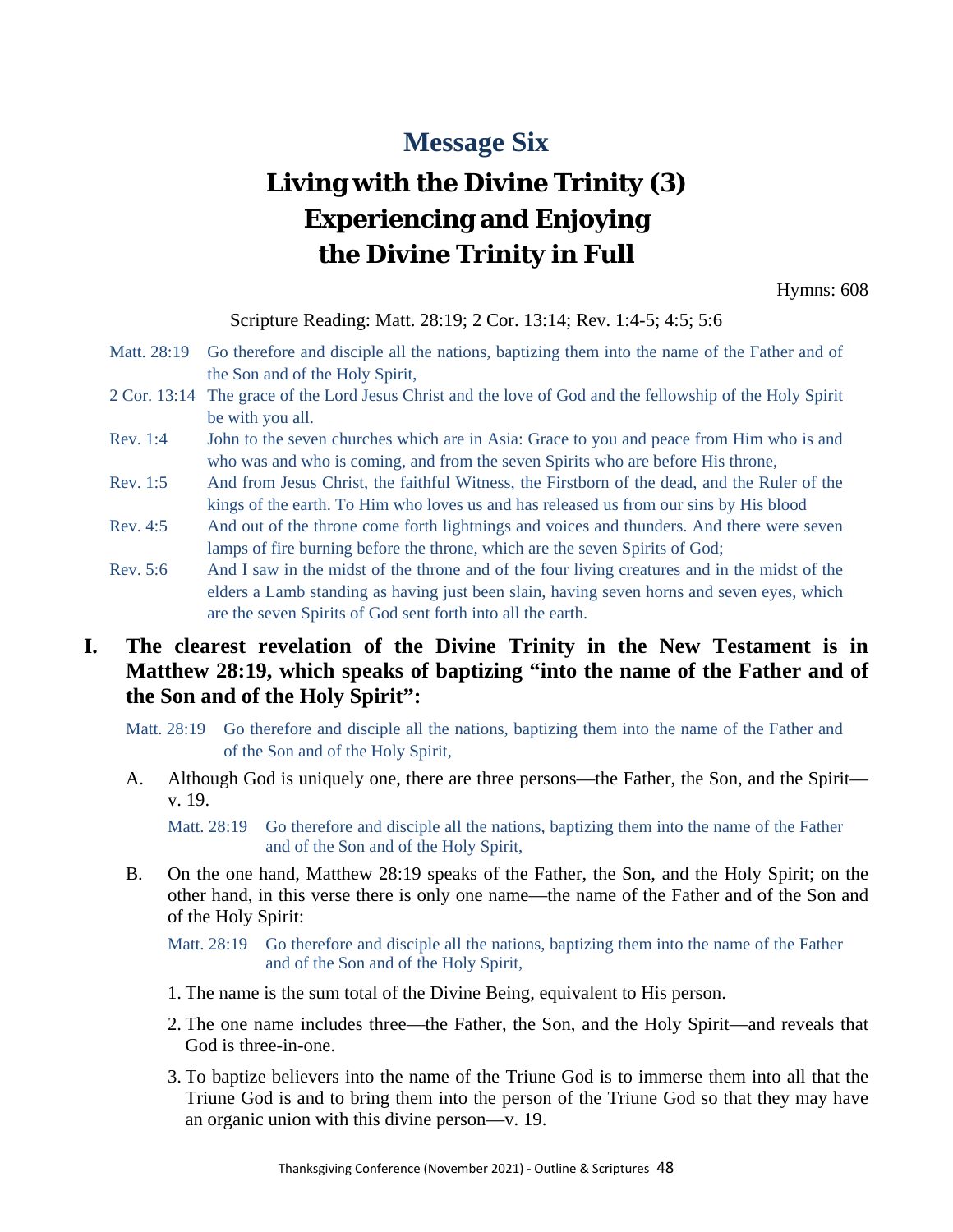Matt. 28:19 Go therefore and disciple all the nations, baptizing them into the name of the Father and of the Son and of the Holy Spirit,

C. To be baptized into the name of the Father and of the Son and of the Holy Spirit is a deep matter—1 Cor. 12:13; Gal. 3:27:

1 Cor. 12:13 For also in one Spirit we were all baptized into one body, whether Jews or Greeks, whether slaves or free, and were all given to drink one Spirit.

- Gal. 3:27 For as many as were baptized into Christ have put on Christ.
- 1. In Matthew 28:19 into indicates union, as in Romans 6:3 and Galatians 3:27.
	- Matt. 28:19 Go therefore and disciple all the nations, baptizing them into the name of the Father and of the Son and of the Holy Spirit,
	- Rom. 6:3 Or are you ignorant that all of us who have been baptized into Christ Jesus have been baptized into His death?
	- Gal. 3:27 For as many as were baptized into Christ have put on Christ.
- 2. To be baptized into the name of the Triune God is to be put into a mystical union with Him and to appropriate whatever God is into our being—Matt. 28:19.

Matt. 28:19 Go therefore and disciple all the nations, baptizing them into the name of the Father and of the Son and of the Holy Spirit,

D. The charge given in Matthew 28:19 was given by the Lord Jesus after He had entered into resurrection, which was the consummation of the process of the Triune God:

Matt. 28:19 Go therefore and disciple all the nations, baptizing them into the name of the Father and of the Son and of the Holy Spirit,

- 1. The Triune God has passed through a process that began with incarnation, included human living and crucifixion, and consummated with resurrection—John 1:14; Rom. 6:4.
	- John 1:14 And the Word became flesh and tabernacled among us (and we beheld His glory, glory as of the only Begotten from the Father), full of grace and reality.
	- Rom. 6:4 We have been buried therefore with Him through baptism into His death, in order that just as Christ was raised from the dead through the glory of the Father, so also we might walk in newness of life.
- 2. In resurrection Christ, the embodiment of the Triune God, became the life-giving Spirit, the consummation of the Triune God, for the believers to be baptized into the Divine Trinity—1 Cor. 15:45; 2 Cor. 3:17.
	- 1 Cor. 15:45 So also it is written, "The first man, Adam, became a living soul"; the last Adam became a life-giving Spirit.
	- 2 Cor. 3:17 And the Lord is the Spirit; and where the Spirit of the Lord is, there is freedom.
- 3. To be baptized into the person of the Trinity is to be baptized in the all-inclusive, consummated Spirit who is the ultimate consummation of the processed Triune God— Matt. 28:19:
	- Matt. 28:19 Go therefore and disciple all the nations, baptizing them into the name of the Father and of the Son and of the Holy Spirit,
	- a. This is to be baptized into the riches of the Father, into the riches of the Son, and into the riches of the Spirit—Eph. 3:8.
		- Eph. 3:8 To me, less than the least of all saints, was this grace given to announce to the Gentiles the unsearchable riches of Christ as the gospel
	- b. As the baptized ones, we are now in an organic union with the Triune God; therefore,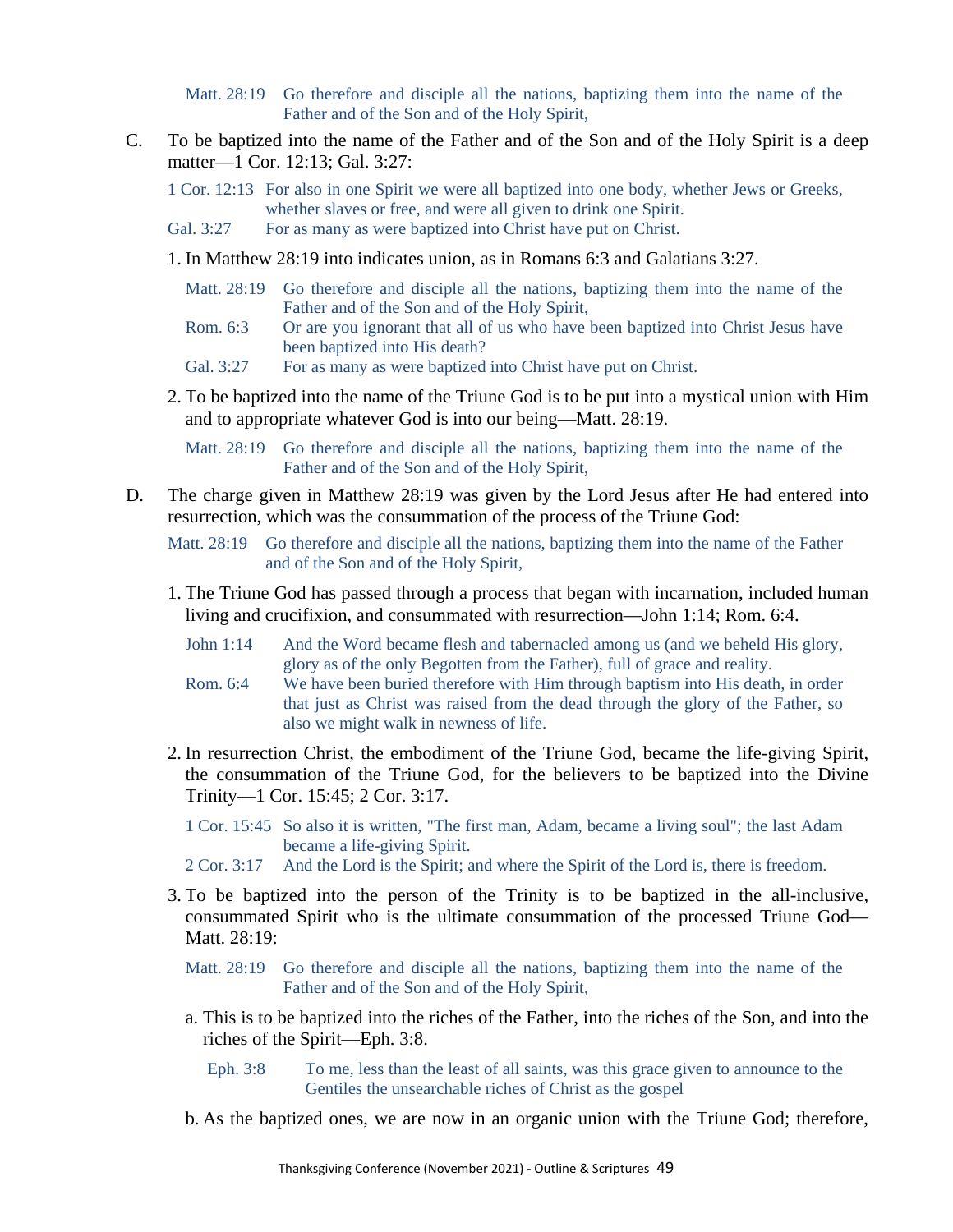whatever the Father has, whatever the Son has, and whatever the Spirit receives become ours—1 Cor. 6:17; John 15:4-5, 7.

| 1 Cor. 6:17 | But he who is joined to the Lord is one spirit.                               |
|-------------|-------------------------------------------------------------------------------|
| John 15:4   | Abide in Me and I in you. As the branch cannot bear fruit of itself unless it |
|             | abides in the vine, so neither can you unless you abide in Me.                |
| John 15:5   | I am the vine; you are the branches. He who abides in Me and I in him, he     |
|             | bears much fruit; for apart from Me you can do nothing.                       |
| John 15:7   | If you abide in Me and My words abide in you, ask whatever you will, and it   |
|             | shall be done for you.                                                        |

## **II. To experience and enjoy the Divine Trinity in full is to participate in the love of God, the grace of the Lord Jesus Christ, and the fellowship of the Holy Spirit— 2 Cor. 13:14:**

- 2 Cor. 13:14 The grace of the Lord Jesus Christ and the love of God and the fellowship of the Holy Spirit be with you all.
- A. Second Corinthians 13:14 shows us three persons in three aspects—God the Father (love), the Lord Jesus Christ, the Son of God (grace), and the Holy Spirit (fellowship).

2 Cor. 13:14 The grace of the Lord Jesus Christ and the love of God and the fellowship of the Holy Spirit be with you all.

- B. The love of God the Father is the source, since God is the origin; the grace of the Lord is the course of the love of God, since the Lord is the expression of God; and the fellowship of the Spirit is the impartation of the grace of the Lord with the love of God, since the Spirit is the transmission of the Lord with God, for our experience and enjoyment of the Triune God—the Father, the Son, and the Holy Spirit—v. 14; Matt. 28:19.
	- 2 Cor. 13:14 The grace of the Lord Jesus Christ and the love of God and the fellowship of the Holy Spirit be with you all.
	- Matt. 28:19 Go therefore and disciple all the nations, baptizing them into the name of the Father and of the Son and of the Holy Spirit,
- C. The love, grace, and fellowship in 2 Corinthians 13:14 correspond to the Father, the Son, and the Holy Spirit in Matthew 28:19:
	- 2 Cor. 13:14 The grace of the Lord Jesus Christ and the love of God and the fellowship of the Holy Spirit be with you all.
	- Matt. 28:19 Go therefore and disciple all the nations, baptizing them into the name of the Father and of the Son and of the Holy Spirit,
	- 1. The grace of the Lord is the Lord Himself as life to us for our enjoyment—John 1:17; 1 Cor. 15:10.
		- John 1:17 For the law was given through Moses; grace and reality came through Jesus Christ.
		- 1 Cor. 15:10 But by the grace of God I am what I am; and His grace unto me did not turn out to be in vain, but, on the contrary, I labored more abundantly than all of them, yet not I but the grace of God which is with me.
	- 2. The love of God is God Himself as the source of the grace of the Lord—1 John 4:9.

1 John 4:9 In this the love of God was manifested among us, that God sent His only begotten Son into the world that we might have life and live through Him.

3. The fellowship of the Spirit is the Spirit Himself as the transmission of the grace of the Lord with the love of God for our participation—2 Cor. 13:14.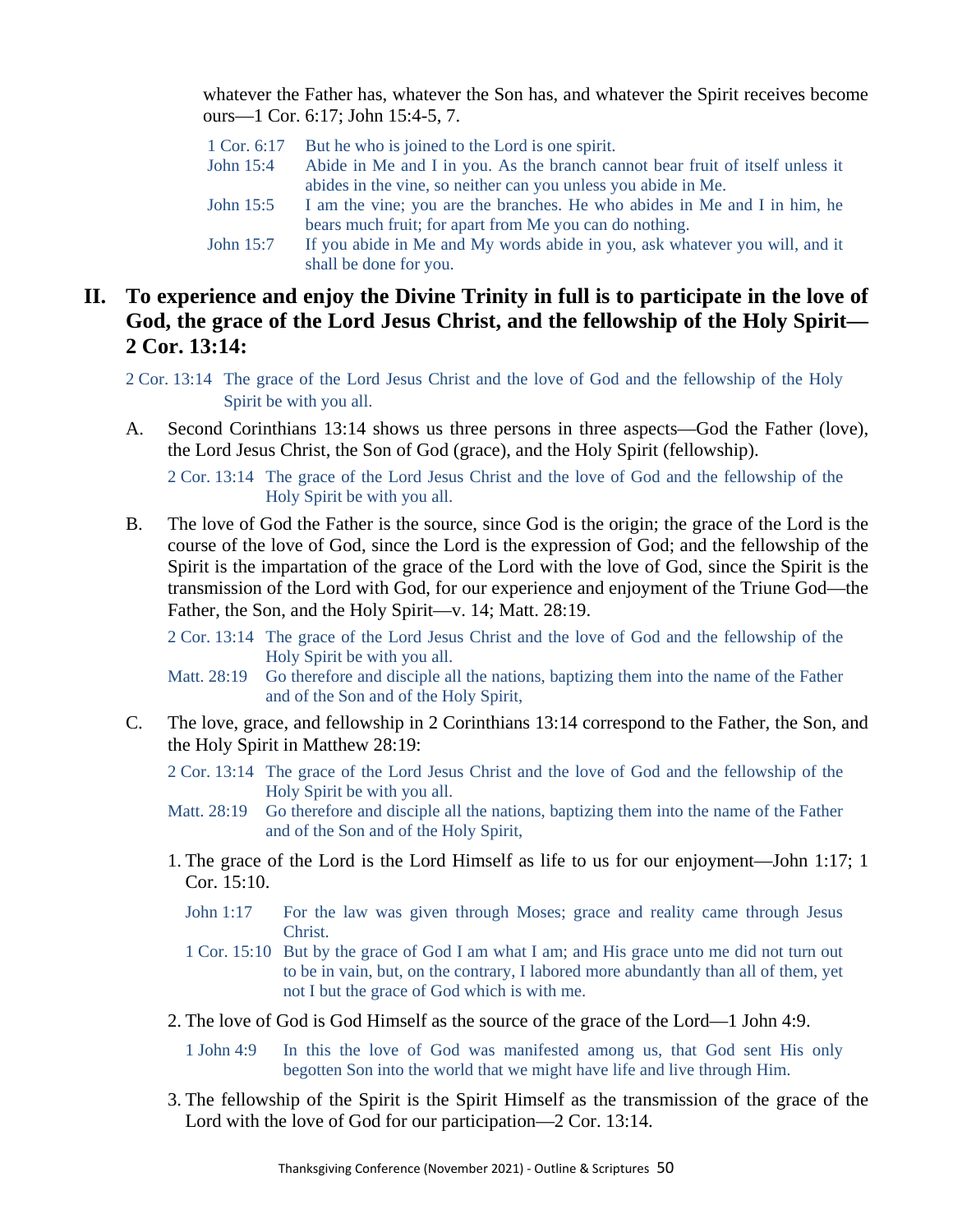- 2 Cor. 13:14 The grace of the Lord Jesus Christ and the love of God and the fellowship of the Holy Spirit be with you all.
- 4. The love of God the Father is expressed in the grace of Christ the Son, and the grace of Christ the Son is in the fellowship of God the Spirit to be transmitted to the believers— John 3:16; 1:17, 16:
	- John 3:16 For God so loved the world that He gave His only begotten Son, that everyone who believes into Him would not perish, but would have eternal life.
	- John 1:17 For the law was given through Moses; grace and reality came through Jesus Christ.
	- John 1:16 For of His fullness we have all received, and grace upon grace.
	- a. It is through the fellowship of the Holy Spirit that grace is able to reach us—2 Cor. 13:14.
		- 2 Cor. 13:14 The grace of the Lord Jesus Christ and the love of God and the fellowship of the Holy Spirit be with you all.
	- b. The grace of Christ comes out of the love of God, and this grace is transmitted to us and comes into us through the fellowship of the Holy Spirit—v. 14.

2 Cor. 13:14 The grace of the Lord Jesus Christ and the love of God and the fellowship of the Holy Spirit be with you all.

c. In order to experience and enjoy the grace of the Lord, we need to be in the fellowship of the Holy Spirit, and as we are enjoying the grace of the Lord, we taste the love of God—John 1:14, 16; 1 John 4:9-10.

| John 1:14                                                                  | And the Word became flesh and tabernacled among us (and we beheld His<br>glory, glory as of the only Begotten from the Father), full of grace and reality. |  |
|----------------------------------------------------------------------------|------------------------------------------------------------------------------------------------------------------------------------------------------------|--|
| John 1:16                                                                  | For of His fullness we have all received, and grace upon grace.                                                                                            |  |
| 1 John $4:9$                                                               | In this the love of God was manifested among us, that God sent His only                                                                                    |  |
|                                                                            | begotten Son into the world that we might have life and live through Him.                                                                                  |  |
|                                                                            | 1 John 4:10 Herein is love, not that we have loved God but that He loved us and sent His                                                                   |  |
|                                                                            | Son as a propitiation for our sins.                                                                                                                        |  |
| the Divine Twinty are the course the course and the flow $2$ Cen $12.14$ . |                                                                                                                                                            |  |

- D. With the Divine Trinity are the source, the course, and the flow—2 Cor. 13:14:
	- 2 Cor. 13:14 The grace of the Lord Jesus Christ and the love of God and the fellowship of the Holy Spirit be with you all.
	- 1. The source, the fountain, is the love of God—John 3:16; 4:14.
		- John 3:16 For God so loved the world that He gave His only begotten Son, that everyone who believes into Him would not perish, but would have eternal life.
		- John 4:14 But whoever drinks of the water that I will give him shall by no means thirst forever; but the water that I will give him will become in him a fountain of water springing up into eternal life.
	- 2. The course, the outflow, is the grace expressed and conveyed to us by Christ—1 Cor. 16:23.

1 Cor. 16:23 The grace of the Lord Jesus be with you.

- 3. The flow is the Holy Spirit as the fellowship, the transmission, the circulation, of the grace of Christ with the love of the Father—2 Cor. 13:14.
	- 2 Cor. 13:14 The grace of the Lord Jesus Christ and the love of God and the fellowship of the Holy Spirit be with you all.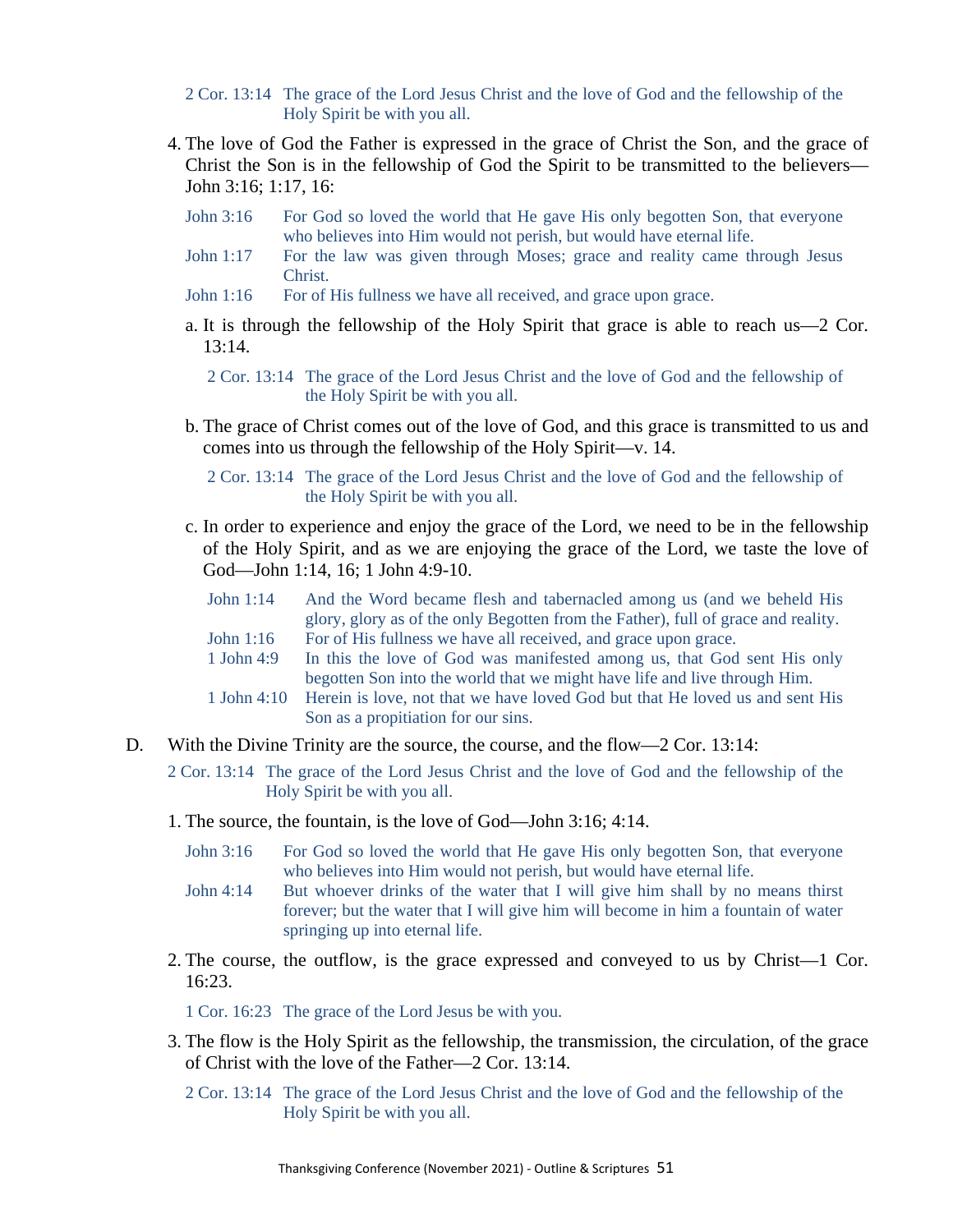- **III. The experience and enjoyment of the Divine Trinity in full is consummated by the One who is, who was, and who is coming, by the seven Spirits, and by Jesus Christ, the faithful Witness, the Firstborn of the dead, and the Ruler of the kings of the earth—Rev. 1:4-5:**
	- Rev. 1:4 John to the seven churches which are in Asia: Grace to you and peace from Him who is and who was and who is coming, and from the seven Spirits who are before His throne,
	- Rev. 1:5 And from Jesus Christ, the faithful Witness, the Firstborn of the dead, and the Ruler of the kings of the earth. To Him who loves us and has released us from our sins by His blood
	- A. Revelation 1:4 speaks of God as the One who is, who was, and who is coming:
		- Rev. 1:4 John to the seven churches which are in Asia: Grace to you and peace from Him who is and who was and who is coming, and from the seven Spirits who are before His throne,
		- 1. This is the meaning of the name Jehovah:
			- a. In Hebrew Jehovah means "I am who I am"—Exo. 3:14, 6.
				- Exo. 3:14 And God said to Moses, I AM WHO I AM. And He said, Thus you shall say to the children of Israel, I AM has sent me to you
				- Exo. 3:6 And He said, I am the God of your father, the God of Abraham, the God of Isaac, and the God of Jacob. And Moses hid his face, for he was afraid to look at God.
			- b. His being the I Am signifies that He is the One who exists from eternity to eternity.
		- 2. God is the only One who is, the only One who has the reality of being.
		- 3. Hebrews 11:6 says that "he who comes forward to God must believe that He is":
			- Heb. 11:6 But without faith it is impossible to be well pleasing to Him, for he who comes forward to God must believe that He is and that He is a rewarder of those who diligently seek Him.
			- a. According to Hebrews 11:6, God is, and we must believe that He is.
				- Heb. 11:6 But without faith it is impossible to be well pleasing to Him, for he who comes forward to God must believe that He is and that He is a rewarder of those who diligently seek Him.
			- b. As the One who is, who was, and who is coming, God is the self-existing One and the ever-existing One, the One whose being depends on nothing apart from Himself, and the One who exists eternally, having neither beginning nor ending—Exo. 3:14.
				- Exo. 3:14 And God said to Moses, I AM WHO I AM. And He said, Thus you shall say to the children of Israel, I AM has sent me to you
			- c. To believe that God is, is to believe that He is everything to us and that we are nothing— John 8:58; Eccl. 1:2.
				- John 8:58 Jesus said to them, Truly, truly, I say to you, Before Abraham came into being, I am.
				- Eccl. 1:2 Vanity of vanities, says the Preacher; / Vanity of vanities; all is vanity.
			- d. To believe that God is implies that we are not; He must be the only One, the unique One, in everything, and we must be nothing in everything—Heb. 11:5; Gen. 5:22-24.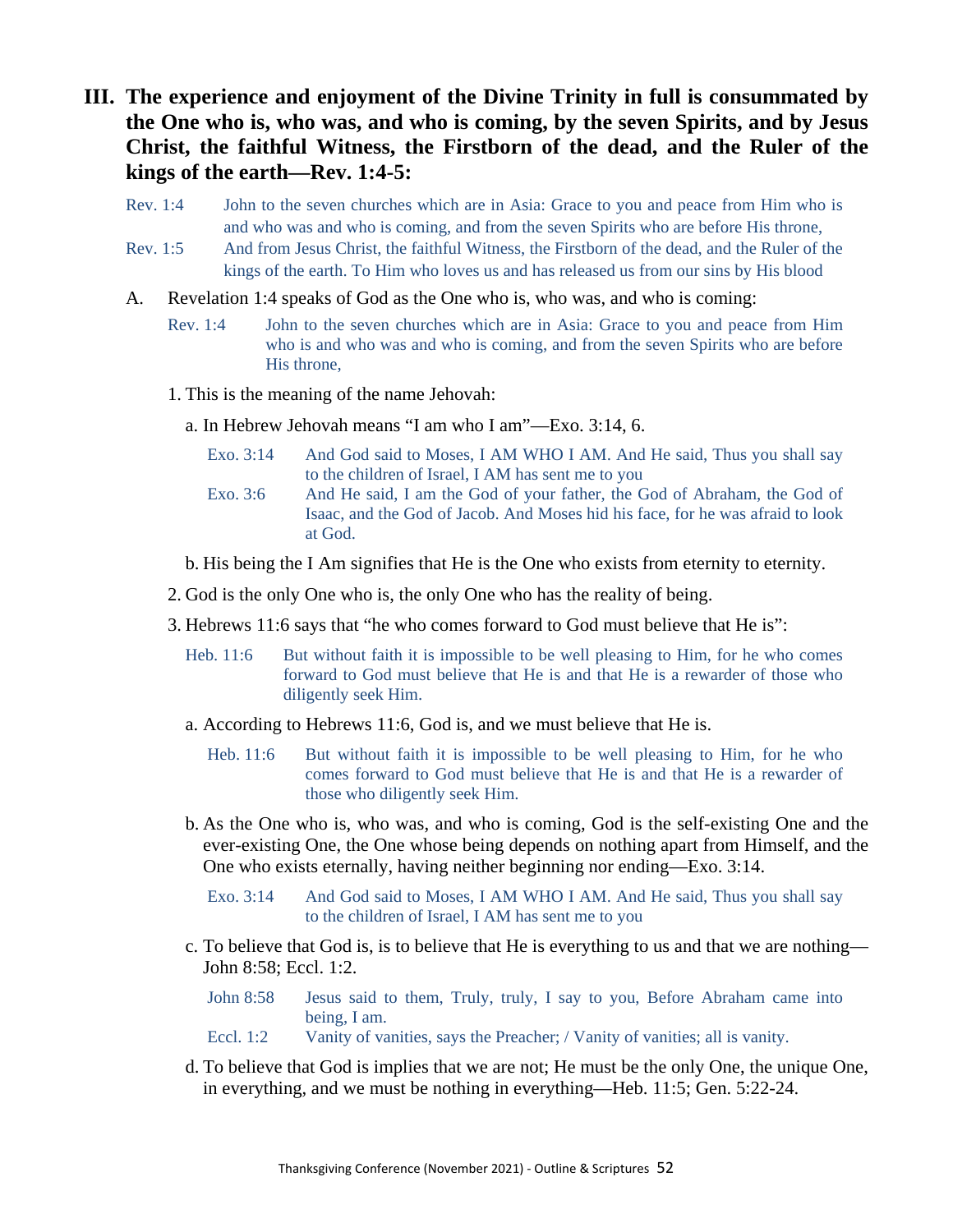- Heb. 11:5 By faith Enoch was translated so that he should not see death; and he was not found, because God had translated him. For before his translation he obtained the testimony that he had been well pleasing to God.
- Gen. 5:22 And Enoch walked with God after he had begotten Methuselah three hundred years, and he begot more sons and daughters.
- Gen. 5:23 And all the days of Enoch were three hundred sixty-five years.
- Gen. 5:24 And Enoch walked with God, and he was not, for God took him.
- B. Revelation 1:4 speaks of "the seven Spirits who are before His throne":
	- Rev. 1:4 John to the seven churches which are in Asia: Grace to you and peace from Him who is and who was and who is coming, and from the seven Spirits who are before His throne,
	- 1. In the book of Revelation the Spirit is called the seven Spirits (1:4; 4:5; 5:6), the sevenfold intensified Spirit.
		- Rev. 1:4 John to the seven churches which are in Asia: Grace to you and peace from Him who is and who was and who is coming, and from the seven Spirits who are before His throne,
		- Rev. 4:5 And out of the throne come forth lightnings and voices and thunders. And there were seven lamps of fire burning before the throne, which are the seven Spirits of God;
		- Rev. 5:6 And I saw in the midst of the throne and of the four living creatures and in the midst of the elders a Lamb standing as having just been slain, having seven horns and seven eyes, which are the seven Spirits of God sent forth into all the earth.
	- 2. The seven Spirits in Revelation 1:4 undoubtedly are the one Spirit of God (Eph. 4:4) because They are ranked among the Triune God.
		- Rev. 1:4 John to the seven churches which are in Asia: Grace to you and peace from Him who is and who was and who is coming, and from the seven Spirits who are before His throne,
		- Eph. 4:4 One Body and one Spirit, even as also you were called in one hope of your calling;
	- 3. As seven is the number for completion in God's operation, so the seven Spirits must be for God's move on the earth—Rev. 4:5:
		- Rev. 4:5 And out of the throne come forth lightnings and voices and thunders. And there were seven lamps of fire burning before the throne, which are the seven Spirits of God;
		- a. In essence and existence, God's Spirit is one.
		- b. In the intensified function and work of God's operation, His Spirit is sevenfold—1:4.
			- Rev. 1:4 John to the seven churches which are in Asia: Grace to you and peace from Him who is and who was and who is coming, and from the seven Spirits who are before His throne,
	- 4. The title the seven Spirits indicates that the Spirit has been intensified sevenfold; this Spirit intensifies all the elements of the Spirit: divinity, incarnation, crucifixion, resurrection, reality, and grace—3:1.
		- Rev. 3:1 And to the messenger of the church in Sardis write: These things says He who has the seven Spirits of God and the seven stars: I know your works, that you have a name that you are living, and yet you are dead.
	- 5. According to Revelation 5:6, the seven Spirits of God are the seven eyes of the Lamb: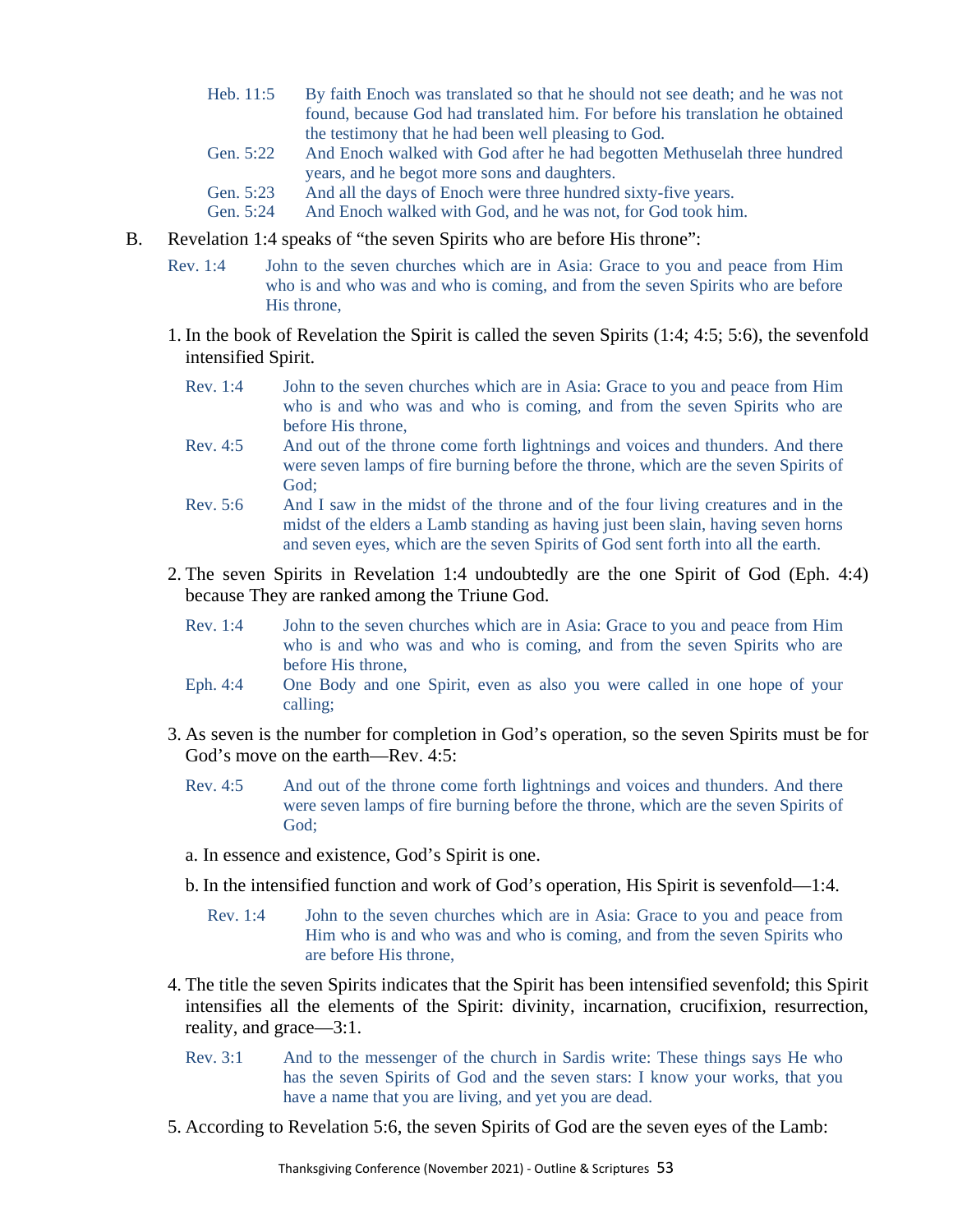- Rev. 5:6 And I saw in the midst of the throne and of the four living creatures and in the midst of the elders a Lamb standing as having just been slain, having seven horns and seven eyes, which are the seven Spirits of God sent forth into all the earth.
- a. Christ as the redeeming Lamb on the throne has seven observing and searching eyes for executing God's judgment upon the universe to fulfill God's eternal purpose, which will consummate in the building up of the New Jerusalem—4:5; 21:2, 9-10.
	- Rev. 4:5 And out of the throne come forth lightnings and voices and thunders. And there were seven lamps of fire burning before the throne, which are the seven Spirits of God;
	- Rev. 21:2 And I saw the holy city, New Jerusalem, coming down out of heaven from God, prepared as a bride adorned for her husband.
	- Rev. 21:9 And one of the seven angels who had the seven bowls full of the seven last plagues came and spoke with me, saying, Come here; I will show you the bride, the wife of the Lamb.
	- Rev. 21:10 And he carried me away in spirit onto a great and high mountain and showed me the holy city, Jerusalem, coming down out of heaven from God,
- b. The seven Spirits as the seven eyes of the Lamb are also for transfusing.
- c. When Christ looks at us with His seven eyes, these eyes, which are the seven Spirits, will transfuse Christ's element and Christ Himself into us for our transformation—5:6.
	- Rev. 5:6 And I saw in the midst of the throne and of the four living creatures and in the midst of the elders a Lamb standing as having just been slain, having seven horns and seven eyes, which are the seven Spirits of God sent forth into all the earth.
- C. Revelation 1:5 speaks of "Jesus Christ, the faithful Witness, the Firstborn of the dead, and the Ruler of the kings of the earth":
	- Rev. 1:5 And from Jesus Christ, the faithful Witness, the Firstborn of the dead, and the Ruler of the kings of the earth. To Him who loves us and has released us from our sins by His blood
	- 1. As the living and faithful Witness of God, Christ is the One who testifies God not only by His word and deeds but also by what He is; His being is the testimony of God—v. 5a.
		- Rev. 1:5 And from Jesus Christ, the faithful Witness, the Firstborn of the dead, and the Ruler of the kings of the earth. To Him who loves us and has released us from our sins by His blood
	- 2. Christ's being the Firstborn of the dead refers to His resurrection; He is the living One the One who became dead and now is living forever and ever, having the keys of death and of Hades—vv. 5b, 18.
		- Rev. 1:5 And from Jesus Christ, the faithful Witness, the Firstborn of the dead, and the Ruler of the kings of the earth. To Him who loves us and has released us from our sins by His blood
		- Rev. 1:18 And the living One; and I became dead, and behold, I am living forever and ever; and I have the keys of death and of Hades.
	- 3. In His ascension the Lord Jesus is the Ruler of the kings of the earth—v. 5c:
		- Rev. 1:5 And from Jesus Christ, the faithful Witness, the Firstborn of the dead, and the Ruler of the kings of the earth. To Him who loves us and has released us from our sins by His blood
		- a. Having passed through incarnation, human living, crucifixion, resurrection, and